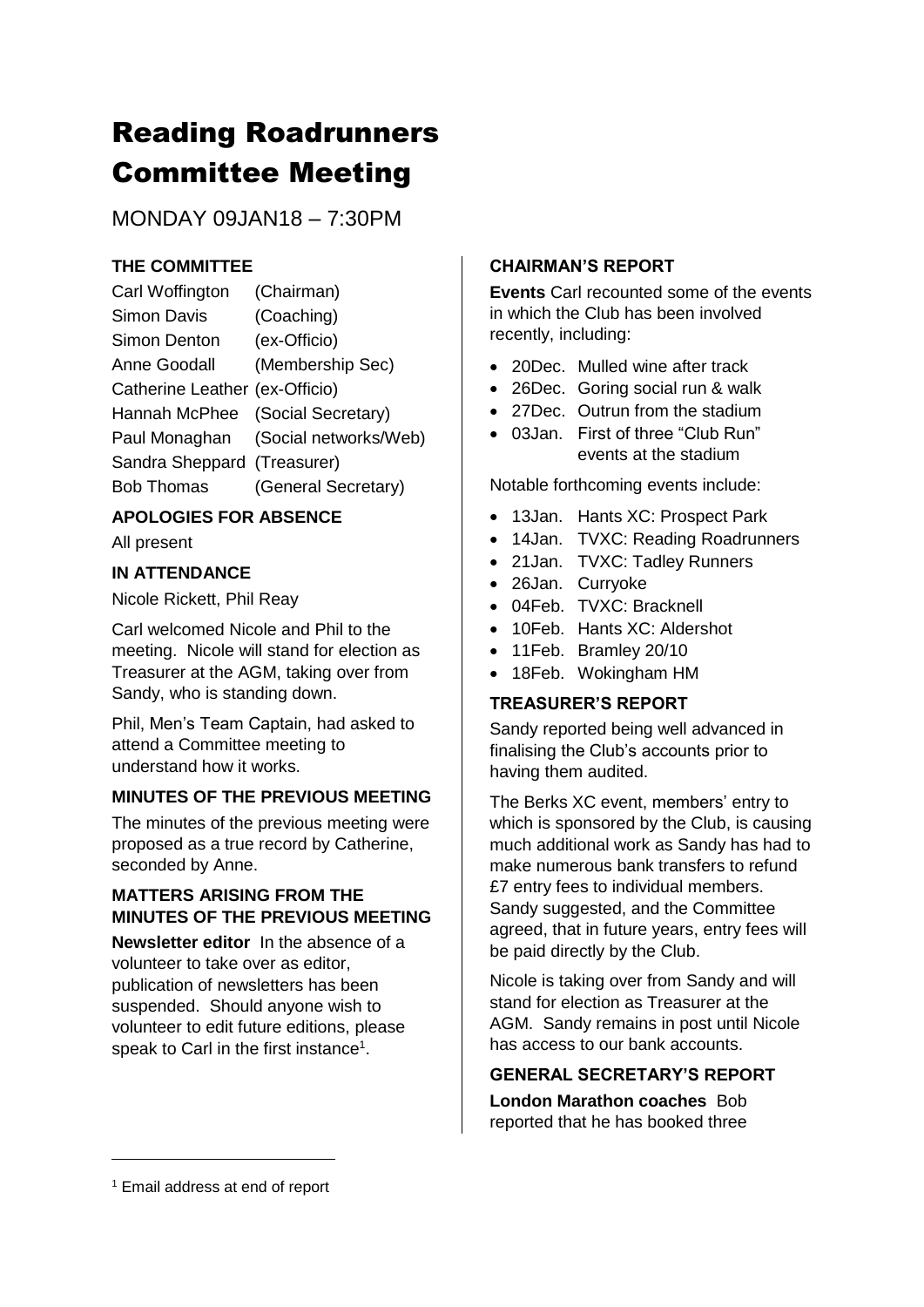coaches for this year's VLM. As last year, two will depart Palmer Park at 06:00 and drop off at Charing Cross station; the third will depart at 07:00 and drop off in Fenchurch St, close to the Tower marshalling station.

Return will all be from Jubilee Gardens, at 16:00, 17:00 and finally at 18:00 for the Tower marshals.

**Online database** The WebCollect service is now fully populated with members' details and ready for use. Paul has embedded the WebCollect portal in our Club website and this will be used for this year's membership renewals. Bob will shortly be sending round a brief introduction to the service.

Bob noted that the trial integration had obviously been spotted as one new member had already joined through the portal (two as this is written).

Paul intends to upgrade our website so that use of the WebCollect service will be via the encrypted *https* protocol.

Sandy has paid the first year's subscription to the service, so we are now fully committed.

**Committee meeting minutes** For reasons of transparency, Club rules require that reports of Committee meetings are published and made available to members. In the absence of newsletters for the foreseeable future, minutes will be published on the Club website in the newsletter section. Hardcopy can be made available to individual members via the desk on request.

#### **MEMBERSHIP SECRETARY'S REPORT**

Anne reported that two new members joined during December.

#### **SOCIAL SECRETARY'S REPORT**

Hannah reported that she is now ready to take bookings for the Club dinner dance, and will be promoting the event at track sessions. She has booked the band, Pink Fish.

#### **COACHING REPORT**

Simon Davis advised that he has a coaches' meeting scheduled for 10Jan, to which Carl and the Team Captains have been invited.

Simon noted an upcoming England Athletics roadshow focused on road running to be held in London on 12Feb, and requested that the Club should fund travel expenses for interested coaches to attend the event. The Committee voted unanimously in favour.

#### **Team Captains' Report**

**XC leagues** Phil reported some significant successes at recent XC league events, with a win at the BBO XC and the teams pushing for podium places in the XC Leagues.

At the Berks XC event, some unfortunate administration mistakes and misunderstandings cost the men's senior team a podium position. It was agreed responsibility for entries would move to the captains in 2018 as is already the case for other team events. At the same event the men's vet team was downgraded from an initial award of Silver to Bronze owing to an administrative error by Berks Athletics, though congratulations are due to Mark Worringham, who achieved the overall Vets' Gold award for the event.

Phil remarked that the Club has a very strong Men's V40 team, which is winning in the leagues, and noted that there are quite a few new members to the Club taking part in the leagues and turning in very respectable results.

**Vets' Track & Field League** Phil noted that he and Sam, the Ladies' Team Captain, are agreed that they need someone else to volunteer to organise the Club's entry in the Vets' Track & Field League, if we are to take part this year. Carl undertook to ask the members for a volunteer to organise our participation, which needs to include provision for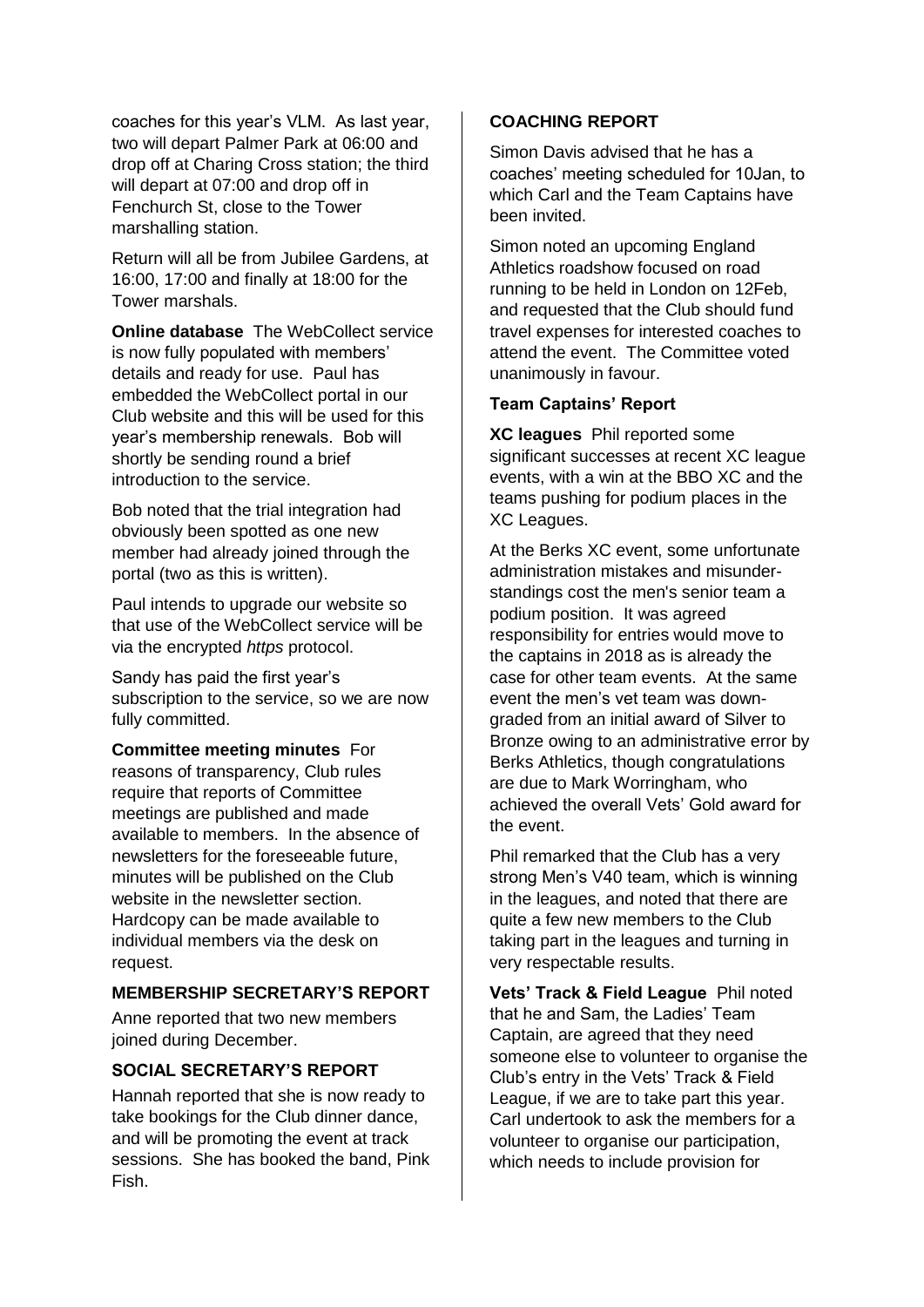practising field events ahead of the meetings.

#### **ANY OTHER BUSINESS**

**Parking** Bob reported a proposal by Reading council to introduce car park charges at Palmer Park, ostensibly to dissuade non-stadium users from parking and so freeing up space for genuine users of the stadium. Clearly, this is an unwelcome initiative, not least thinking of the queues to pay it would cause at our track sessions. The rejoinder from the stadium was refreshingly robust.

**AGM** This year's AGM will be held on 6Mar18, starting at 19:30 at the Sutton Bowls Club.

**Equipment insurance** Bob reported that renewal of our equipment insurance is due and asked if any additional equipment needed to be added to the schedule. It was agreed that we would add Bramley's roller blind, as well as the Club's iPad and laptop.

**Non-Publication of Committee meeting minutes** Simon Davis noted that we are in breach of Club Rule 7.1e, which requires minutes of Committee meetings to be published in the newsletter, and asked for the Rule to be amended and submitted to the AGM for ratification.

**London Winter Run** Catherine reported that she has been approached to supply marshals to another new London event, the London Winter Run, to be held on 4Feb. She has declined, citing proximity to the Bramley 20/10.

**Mental Health Ambassador** Carl noted that he has had no response from EA regarding whether Laura Brookes's nomination as the Club's Mental Health Ambassador has been accepted. It appears that EA's management of this initiative is in disarray.

**First Aid** Simon Davis requested that first aid training should be available to all the coaches, which was agreed. Carl will

investigate using the EA first aid training capability.

**Track incident** The meeting concluded with a lengthy discussion of the tragic death of Peter Darnell at the track, focusing on the response to the incident by Club and stadium personnel.

The Committee agreed that our policy for dealing with emergencies should be reviewed top-down to determine whether there are any lessons to be learnt from how we responded to the incident. Simon Davis took an action to obtain feedback from those present at the incident, including stadium staff, coaches and members, and to consider whether any further action should be taken to provide an improved response to any future emergency. Simon is tasked to present his early findings at the next Committee meeting.

It was further noted that there are several gaps in the emergency contact details provided by members. Whilst not compulsory, we urge members to provide and maintain emergency contact details.

**Post-meeting note** Carl has asked for the following statement to be recorded on his behalf:

I note with sadness and regret the death of Pete Darnell. Our thoughts go out to his wife and family at this difficult time.

Pete collapsed during our training session at track and the tragic event was witnessed by many of our members. There were many stunned and shocked people at track that night.

Pete was first treated by some RR members who are trained medical professionals in the outside world. These were quickly joined by Park Staff bringing a first aid kit and defibrillator. Two ambulances with paramedics arrived a short time later. I would like to thank these people on behalf of the Club.